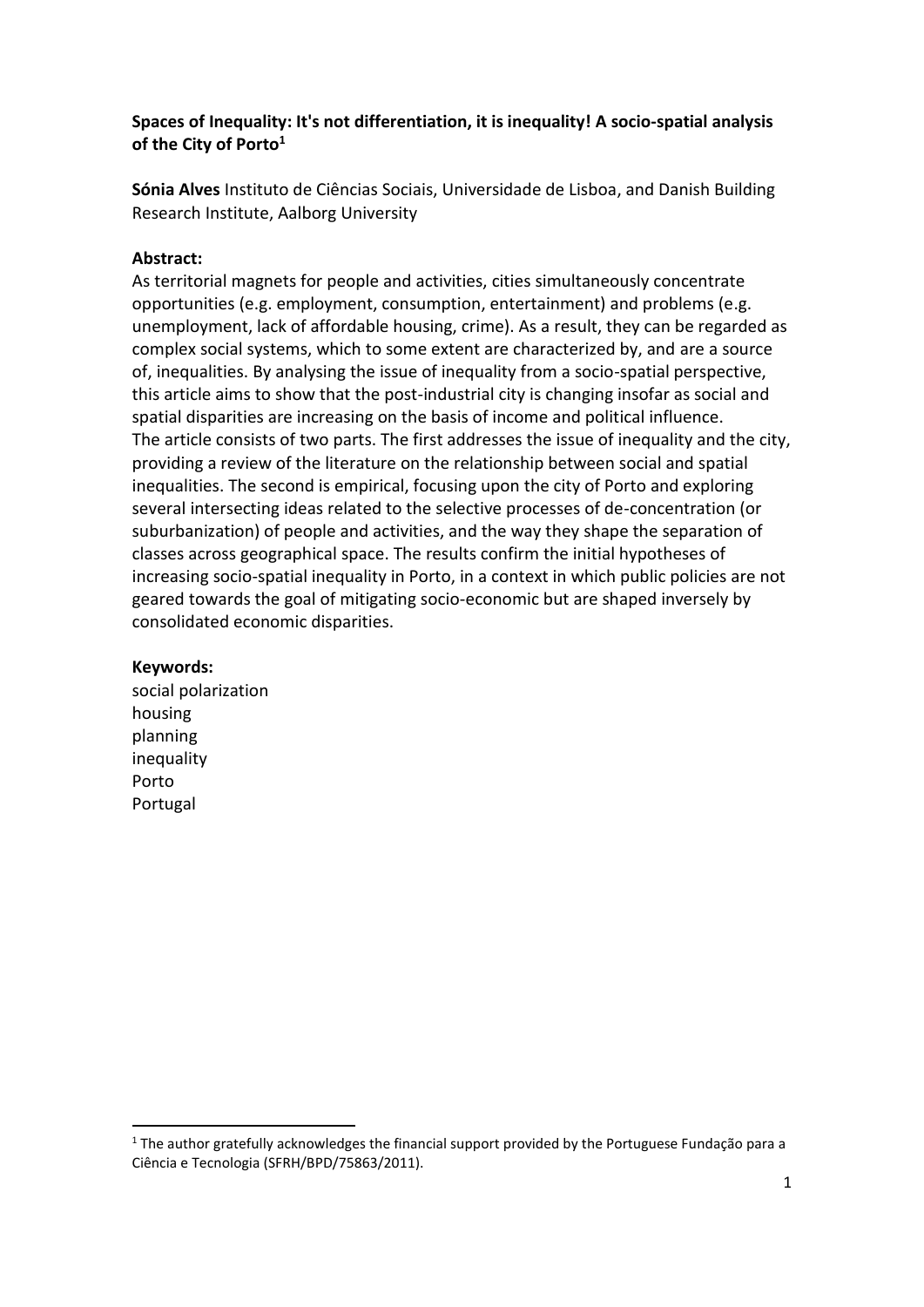#### **Introduction**

Economic, social and political changes over recent decades have aggravated social inequalities in most European countries and have accelerated differences in living conditions between social groups and urban neighbourhoods. As Andersen and van Kempen (2003) point out, along with increasing social polarization, there are clear signs of a spatial dimension in this process.

To address these issues, this article is organized in the following manner. In the first part, the choice of title is justified by claiming the relevance of the concept of inequality to better express and explore the causes and effects of neoliberal urban transformation in many cities. It then reflects upon several strands of research that have addressed the relationship between social and spatial inequality.

By using statistical data from Porto, in the empirical section of the article the article seeks to test the hypotheses of socio-spatial polarization on two different scales: at the Porto region, between the municipality of Porto and its suburban municipalities; and ii) within the municipality of Porto, between three different geographical areas.

The following pages offer a revision of the literature on differentiation and inequality and the relations between social and spatial inequality.

## **Theoretical Perspectives**

In Portugal there seems to have been numerous attempts to avoid the concept of inequality. This has been the case in the field of urban planning and housing policy, where the widespread use of neutral concepts, such as differentiation, has seemed like a way of avoiding uncomfortable debates about the crucial principles and goals that guide public policies towards high levels of disparity in urban well-being.

While use of the concept of differentiation has been stimulated by increasing urban diversity as a consequence of national and international processes of migration and economic restructuring, increasing socio-economic inequality demands the use of concepts that emphasize the need to rethink the way public resources are distributed, allocated and used.

Assuming that differentiation and inequality are not the same, this article asserts the importance of using the concept of inequality in the critical analysis of social and spatial disparities in the city and in the critical scrutiny of policies that do not mitigate but which rather reinforce these inequalities.

This section is structured as follows. First it explains the basic distinctions of the various uses of the concept of differentiation, then it examines the concept and the various theories of inequality.

# *Differentiation*

While Lambert et al. (2012) claim differentiation is the product of the specialization of social and economic structures, Ascher notes that the process of social differentiation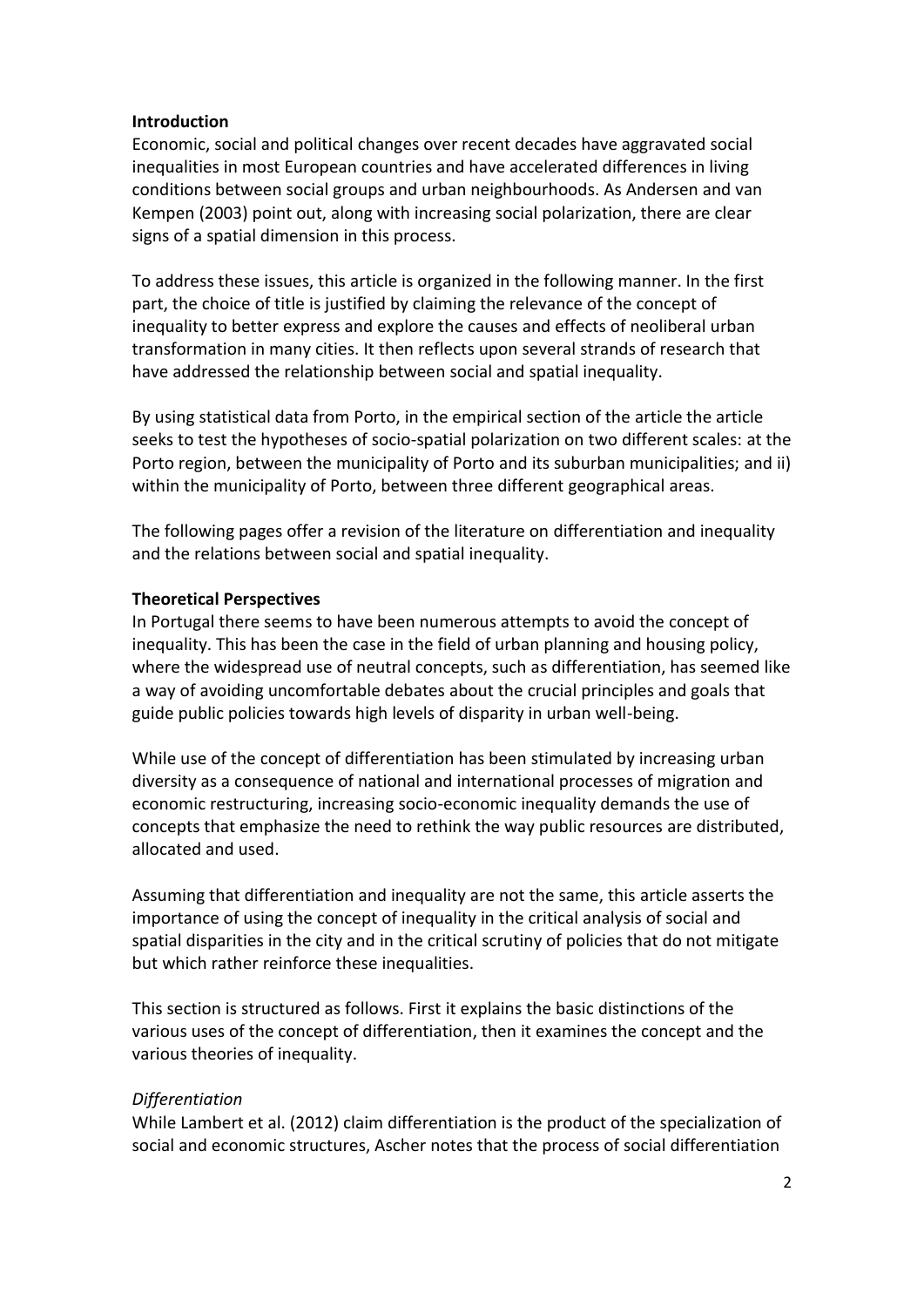characterizes all spheres of social life, using the examples of processes of social and spatial division of labour, consumption, and entertainment (Ascher 2010, 41).

At the urban level, differentiation between physical and social space has been scrutinized from various perspectives, mobilizing various dimensions (or axes) of analysis. From a demographic perspective, studies have shown the importance of family status variables (e.g. age, family structure, etc.) since specific groups tend to occupy specific niches in the urban fabric (e.g. large families are typically concentrated in suburban areas, the elderly typically occupy older inner-city residential neighbourhoods). From an economic perspective, studies have highlighted the importance of socio-economic attributes, noting the relation between variable income and education, occupation, purchasing power and the functional specialization of different sub-areas of the city (commercial, residential, industrial, etc.). From a morphological perspective, other studies have focused upon physical elements and attributes such as the size and shape of plots of land, the layout of streets, etc. (for more details see Knox and Pinch 2014, 59–65).

Since housing and environmental quality are unequally distributed across the city and its access is limited to families (or classes) according to their size and the composition of economic, cultural, social and symbolic capital (Bourdieu 1999), it is necessary to scrutinize the influence of housing policies and town planning decisions in the distribution of advantageous properties across sub-areas and, therefore, social groups or social classes (Fainstein 2014).

On this issue, a growing literature has emphasized the importance of understanding where social classes and groups live and how they live and, as Tom Slater emphasizes: 'why do people live where they do in the cities?' and 'what are the structural factors that give rise to differential life chances and the inequality they produce?' (2013, 369).

In a reflection on 'Inequalities and social segregation' Le Galès and Therborn note that in cities that are classically characterized by inequality, the richest social groups are the motor of spatial segregation: 'the most educated and wealthiest individuals have great resources to oppose redistribution, to organize politically to limit tax, inheritance, or to move to exclusive areas, gated communities' (Le Galès and Therborn 2009, 75).

Besides parental characteristics, the residential environment (the neighbourhood) has been seen as a potential dimension shaping individual outcomes (e.g. educational attainment, income levels and social mobility). Deprived neighbourhoods in particular are assumed to have a negative impact on the life chances of their residents, with spatial poverty concentrations functioning to amplify the consequences of individual disadvantage (Alves 2015a).

#### *The concept and theories of inequality*

Like Estanque (2009) and Costa (2012), this article accepts the concept of inequality can be distinguished from the that of differentiation because the former refers to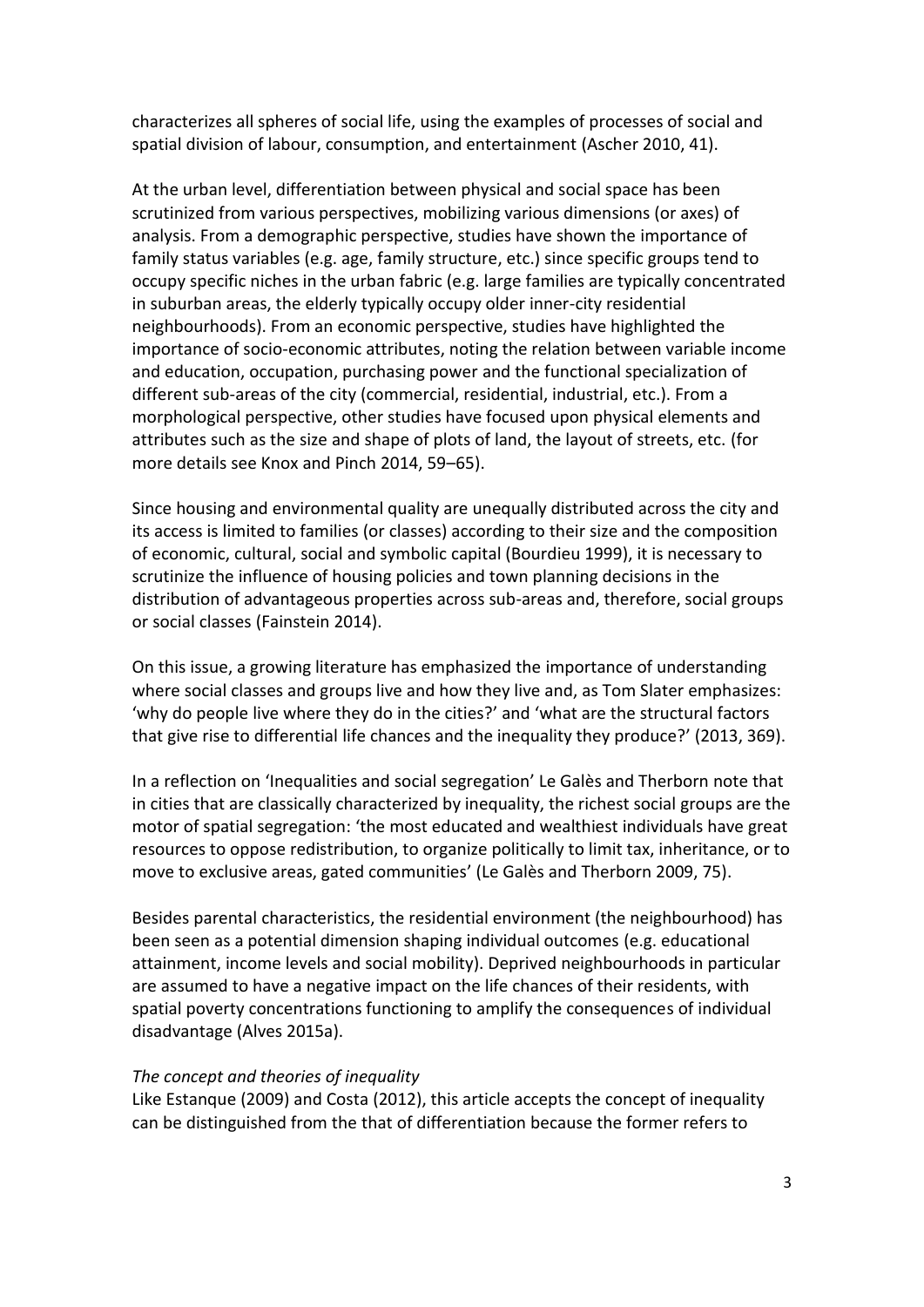unwanted differences that both violate the right to 'equality in difference' and limit opportunity for the most disadvantaged groups in society.

António Firmino da Costa and Renato do Carmo claim freedom is threatened when economic inequality reaches alarming levels and becomes the greatest obstacle to social mobility and ensuring such citizenship rights as the right to decent housing, income and welfare. Explaining the persistence and reproductive nature of inequality, they claim that: 'the systemic nature of inequality stems fundamentally from interdependent processes that cumulatively affect, and in a particularly incident form, the most vulnerable groups' (Costa and Carmo 2015, 5).

The concepts of inequality and equality have been analysed from different angles. For example, Esping-Andersen claims that: 'in the broadest meaning possible, equality is the major "leitmotif" of social science. In economics, the stress is on the distribution (and utilization) of scarce resources; in political science more on power; and in sociology on social stratification' (Esping-Andersen 1999, 6). He also noted that the substantive meaning of equality has changed across historical epochs and societies, and has associated variegated meanings. It:

can denote fairness and justice (that is, issues of equity), the distribution of opportunities, resources, and capabilities (which address equality of life chances), the allocation of rewards and the differentiation of living conditions (a more static, 'here and now' equality), or permanent social cleavages (a question of class formation) (1999, 6).

It is important to emphasize that despite the relative nature of the concept of inequality, which is usually measured by comparative ratios such as the Gini coefficient (Alves 2015b), or by indices that express large disparities in health and living conditions across several domains, the concept of inequality can objectively express unwanted differences, such as poor or precarious housing. Researchers at the Observatory of Inequalities, an independent structure at Lisbon University Institute, have analysed the proximity of the relationship between inequality and a range of dependent outcomes, such as educational attainment, social mobility prospects, health outcomes and so on (see Costa and Carmo 2015; Carmo 2010). 2

Young (1999; 2001) highlights the importance of taking into consideration structural factors at the societal level that give rise to distinct life chances and claims the basic structure of inequality in society concerns the way in which the major social institutions distribute fundamental rights and duties, immobilizing or diminishing particular groups in society. Arguing that a conception of justice should begin with the concepts of domination and oppression, Young notes how structural social and economic inequality often produces political inequality or exclusion from influential political discussions that, on the other hand, reproduce new inequalities in the city. On this issue, she affirms that in the US urban governments are often more responsive to

**.** 

<sup>&</sup>lt;sup>2</sup> For more details see Observatório das Desigualdades (2016).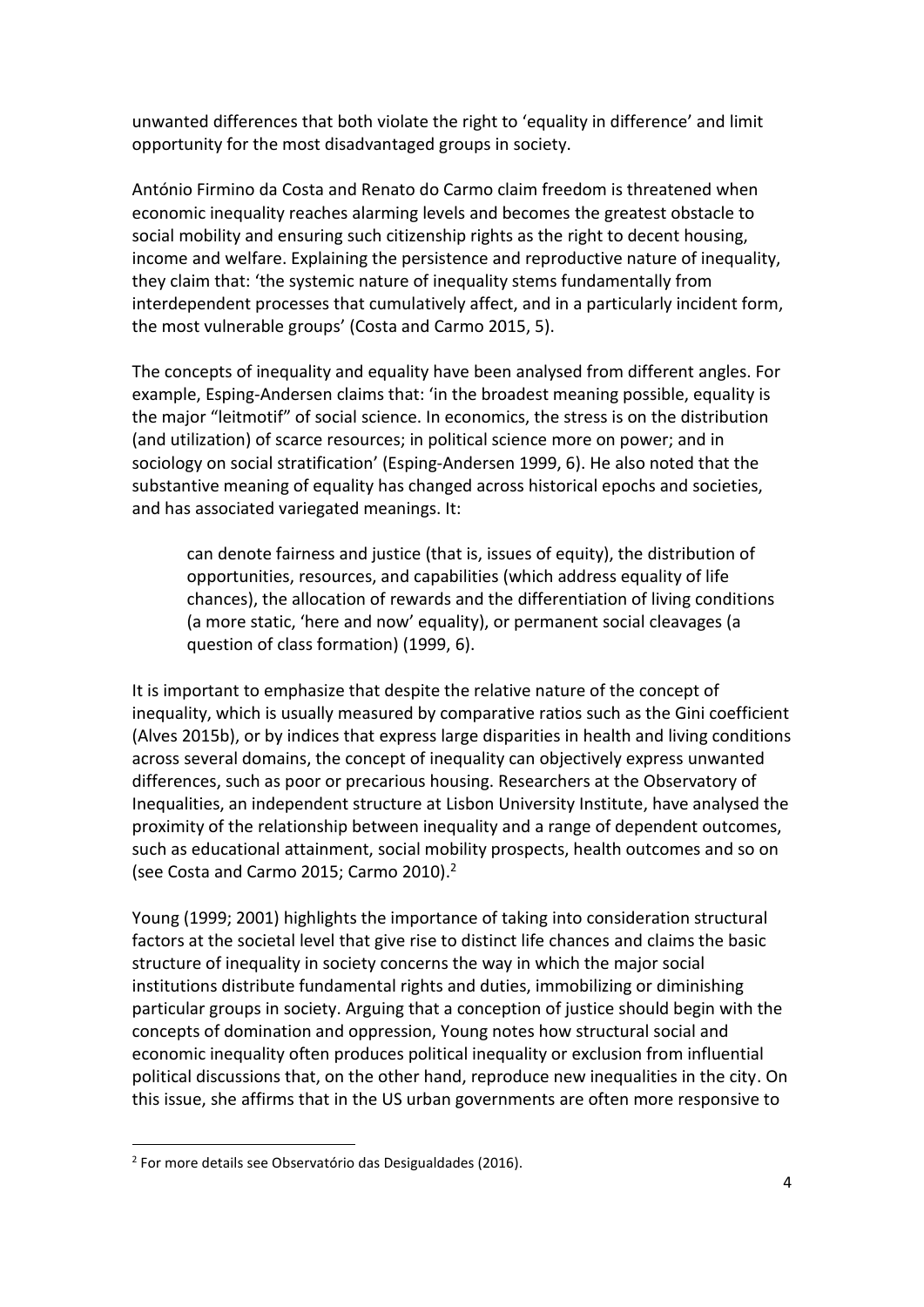neighbours in more affluent white neighbourhoods than to those in high-density ethnic neighbourhoods, which does not ensure fairness, equality opportunity and political inclusion (Young 2001). This is an opinion shared by the Spanish researchers Ordóñez and Alvarado, who claim that despite discourses of equality the foundations of inequality are currently the most widespread, notably in the everyday practice of economic systems or other mechanisms of the social system itself, such as tradition, ideology and culture (Ordóñez and Alvarado 1991, 27).

#### *The spatial turn in social science…*

Classical theorists placed greater emphasis upon time and history than upon space and geography (Lobao, Hooks, and Tickamyer 2007; Skop 2006; Manderscheid 2009; Johnston 2003; Gans 2002), but over the latter half of the twentieth century a socalled 'spatial turn' was observed in the social sciences (Thrift 2006, 139). By employing the spatial lens to the study of society, these new approaches have challenged and transformed existing social theory (Lobao, Hooks, and Tickamyer 2007, 14). On this issue, Edward W. Soja claims human geographies have the same scope and critical significance as the historical and social dimensions of our lives (Borch 2002). Like others, Soja, who views space as an explanatory principle for social theory, has analysed the relationships between space and society. On this debate it has been recognized that social relations are constituted, constrained and mediated through space and that social space is constructed thought the continuous interplay between the political, economic, social and cultural spheres (Giddens 2000). Space is a social product, but it is also an element that can shape social practices (Kim 2010).

At the local level, the urban spatial structure and its contents (e.g. functions) is interpreted as an outcome of social practices. On this issue, the urban sociology of John Rex and Ray Pahl, cited by Saunders (1985, 72), draws attention to the role of private and public local gatekeepers (defined as estate agents, local authority bureaucrats, social workers, etc.) who provide strategic 'urban' resources and shape an unequal allocation of resources in the city. In recent decades the role of local and national state bodies, along with a capitalist market economy and consumer demand, have come to seem fundamental in explaining the social production of space (Gent and Musterd 2016; Fainstein 2014).

#### *… and the uncertain link between social and spatial inequality*

In terms of housing, working, and so on, living conditions can be dissimilar between countries (Immerfall and Therborn 2009; Alves 2015b; Oorschot and Finsveen 2009), and between neighbourhoods in the same city. Empirical studies have found that in countries with lower welfare regulation at national and local level (Gent and Musterd 2016), socio-economic inequality tends to be higher, with the least affluent groups in terms of the possession of economic, social and educational resources occupying a weaker position in the labour and housing markets (Musterd and Ostendorf 2012).

Even in contexts in which social and economic inequality is more pronounced, these inequalities may not translate into increased socio-spatial inequality in the city, for example, in terms of the separation of social categories in space. As Taşan-Kok, et al.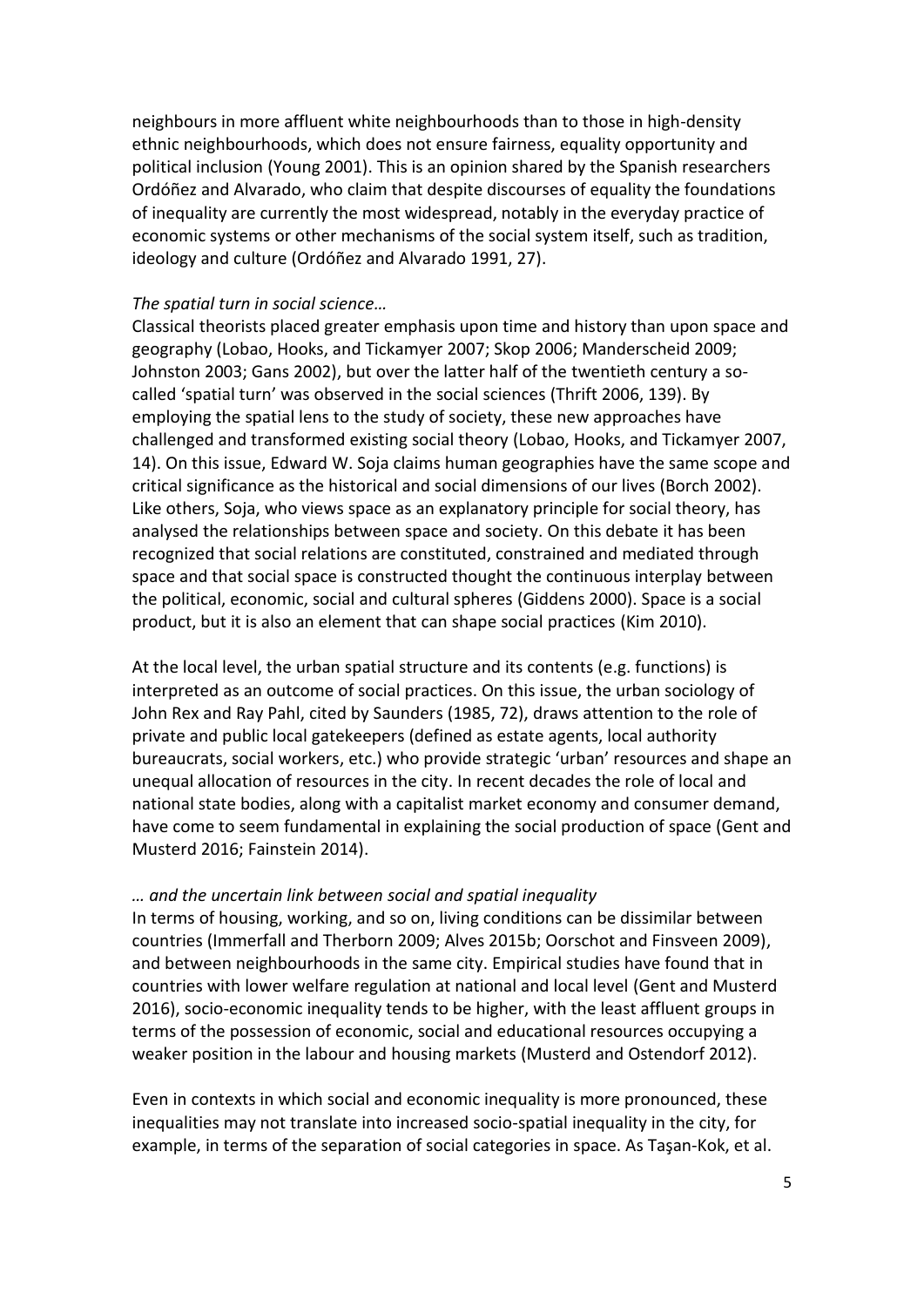point out: "rich and poor do not always live in separated neighbourhoods; they even might live in a quite mixed situation" (2013, 22). A paradigmatic example of this mismatch are southern European cities in which, despite high levels of income and social inequality, historically there have been lower levels of social segregation.

Several reasons have been advanced to explain why socio-economic inequality does not always translate into a separation of social classes in the residential space. Namely, late industrialization and the persistence of informal employment practices, the diffusion of manufacturing within urban districts (Arapoglou 2012, 230), a framework of liberal urban policy and welfare state provision characterized by high levels of informality in access to the real estate market and the absence of public social housing (Malheiros and Vala 2004; Maloutas 2012) and a dual labour market (Alves 2012). Recently, Leal and Sorando (2016) developed the thesis that socio-economic cleavages and ethnic differences have led to an increase of social inequality in Madrid but not to an increasing segregation, explaining that policies deepened further the shifting and sorting of unequal social groups, often close to one another. However they claim that "the increasing privileges of upper categories, together with austerity policies implemented in the southern European urban societies" will lead to an increase spatial distance among socio-labour categories (Leal and Sorando 2016, 234).

Studies of Lisbon developed by Carmo and Carvalho have shown that parishes in which the highest average earnings are also those with the highest level of inequality. By contrast, parishes in which the average monthly salary is lowest are also those where inequalities among earnings are the least pronounced (2013, 45). Other studies of Lisbon have confirmed the diagnosis that the social and built homogeneity of some areas is opposed to an increasing inequality of others. On this issue, Salgueiro states that a fragmented post-industrial city has evolved on the substrate inherited from the industrial city, where exclusive and luxurious houses can be observed alongside pockets of misery with little or no relationship between them (2001, 184–185). She sees in the fragmentation of urban space an expression of socio-economic inequality, and a new form of segregation that relates less to zoning than to the restructuring of urban space by capitalist dynamics. 3

#### **On the ground**

1

Turning to several intersecting hypotheses related to:

- The role played by processes of economic restructuring and residential deconcentration in the increase of spatial and social division in the city of Porto;
- The role played by income inequality in diverse manifestations of spatial polarization in the city of Porto;

<sup>&</sup>lt;sup>3</sup> For Musterd and Ostendorf (2012), a major function of the concept of fragmentation is the idea urban societies are not simply divided into two, three or four pieces – creating the dual, triple or quartered city – but have fallen into many pieces, with few connections existing between these pieces. The concept of fragmentation is a metaphor to warn against a social breakdown of the city.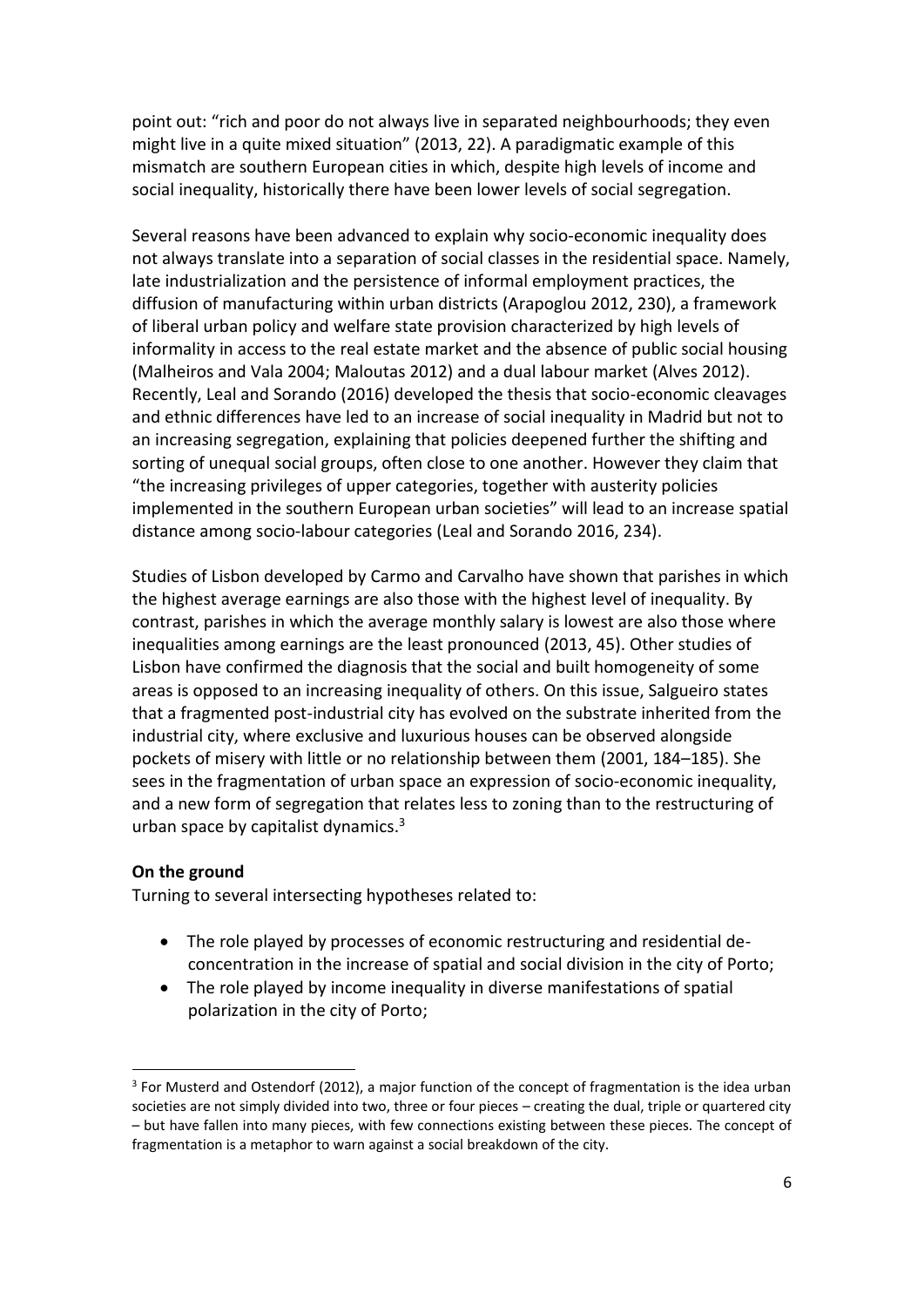The role of housing policies and town planning in the spatial distribution of social classes and resources across the three residential areas.

It is important to clarify, albeit summarily, the meaning of the concepts of income inequality and spatial polarization and the perspective they will bring to this research.

The concept of income inequality refers to the gap between the rich and the poor within a social entity in terms of income distribution (Alves 2015b). According to Christian Kesteloot, this gap can occur through several processes: 'the rich becoming richer, the poor becoming poorer, a combination of both or through changes in the same sense but with different speed – the rich becoming more rapidly richer than the poor or even the poor becoming more rapidly poorer than the rich' (1994, 204).

The concept of spatial polarization refers to the separation of the rich and the poor in the urban residential structure owing to an increase in the concentration of affluence in specific parts of the city and a population with fewer economic and educational resources elsewhere. As we have seen, the relationship between the existence of higher levels of socio-economic inequality and of spatial segregation is not straightforward. High levels of socio-economic inequality do not always translate into increased socio-spatial separation. On this issue, Kesteloot notes that:

Spatial polarization can theoretically occur without social polarization. In that case, it is only a matter of spatial segregation. But in societies with a low level of public intervention in the socio-spatial field (housing provision, public transportation facilities, education, sports, cultural infra-structure and so on), the spatial polarization would generate social polarization through the field of collective consumption (Kesteloot 1994, 205).

In contributing to this debate, the research methodology developed here covers a broad range of techniques, including:

- The analysis and comparison of a wide range of statistical data on population, housing, education and the labour market and the cartographic representation of this data using ArcGIS at two different geographic scales: the territory of the Greater Porto (hereinafter GP) and the more detailed scale of the city/municipality of Porto (hereinafter Porto). The creation of maps, or the representation of statistical data through maps, enables visualization of the spatial patterns of several social groups, allowing the analysis of such issues as proximity/distance and the concentration/dispersion of social groups in the residential structure of the city;
- Comparative analysis of three areas in the city of Porto, which are simultaneously characterized by relative internal homogeneity (in terms of social and housing composition) and contrast with each other: the western maritime districts, the historic centre and the traditionally industrial eastern district, to emphasize some of the spatial polarization trends.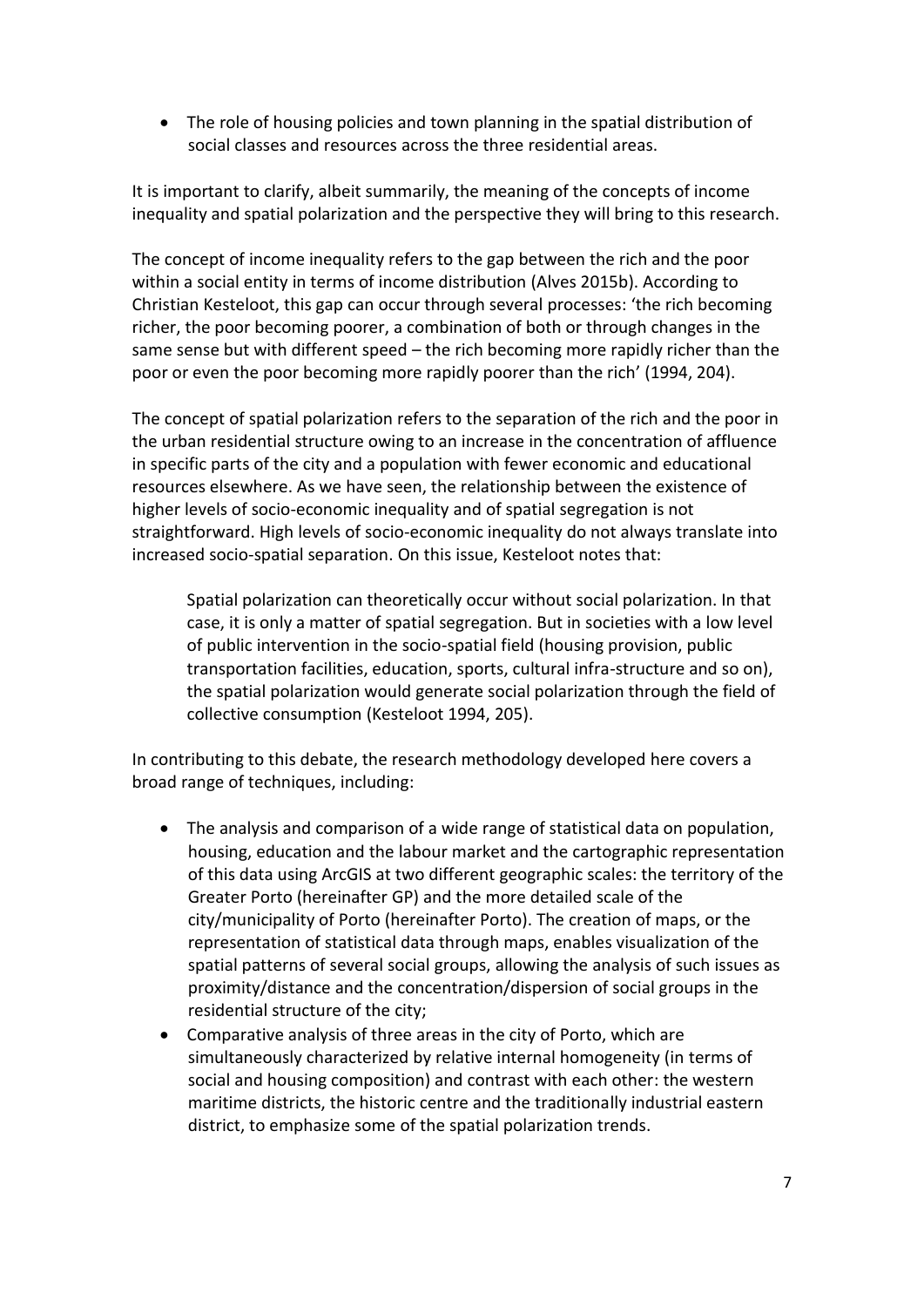### *Background: Porto in the context of GP*

With a population of almost 1.3 million in an area of 815 $km^2$ , GP is the second largest urban agglomeration in Portugal. The municipality of Porto has the highest population density value (5,943 inhabitants per  $km<sup>2</sup>$ ) and the second-largest absolute population of 227,535 inhabitants (Table 1).

### **Table 1: Basic demographic data of GP**

The population of 227,535 was recorded for the first time in the mid-1930s when the region's population was 482,890. After peaking at 328,368 in 1980 (Figure 1), Porto began to shrink, and between 1981 and 2011 the municipality lost about 27.7 per cent of its inhabitants. In 2001 it became the second-largest municipality of GP in terms of population, after Vila Nova de Gaia (Table 1).

## **Figure 1: Resident population of Porto (1864–2011)**

It is nevertheless important to note that the trajectory of residential de-concentration did not involve all social groups and areas within the city in the same way or with the same intensity. Rather, the migratory process was socially selective, with the younger and economically more active tending to migrate to the suburbs. In the areas being studied, the process of economic and social flight to the suburbs has led to a fresh social division of the residential space. The trajectory of demographic loss was closely associated with the suburbanization of labour related to deindustrialization associated in turn with the closure of production sites and of manufacturing jobs in the city of Porto.

The process of industrial decentralization can be divided into two phases according to its more or less planned impetus. The first, and unplanned, phase began in the 1950s and resulted from the improvement of road infrastructures that favouring a scattered pattern of distribution far from the consolidated city. This process was responsible for the establishment of factories in districts with low population densities that were often located near agricultural areas and which later encouraged a dispersed residential pattern and the development of multi-activities (industrial/agricultural) employing low-skilled and low-wage workers (Cardoso 1996; Ferrao and Domingues 1995). Beginning in the 1980s, the second phase was promoted by the development of economic policies that sought to promote the development of industrial areas. This phase featured a certain industrial reorganization and led to the concentration of firms in the new suburban industrial parks. Representing the residential patterns of people employed in the secondary sector in 2011, Figure 2 confirms the shift from the city to suburbs or to areas of low population density.

## **Figure 2: Residential patterns of people employed in the secondary sector (2011)**

Along with industrial relocation, other factors reinforced the trends of economic deconcentration and urban (or suburban) sprawl. In the field of urban planning and housing policy, the decision to invest in road infrastructures rather than public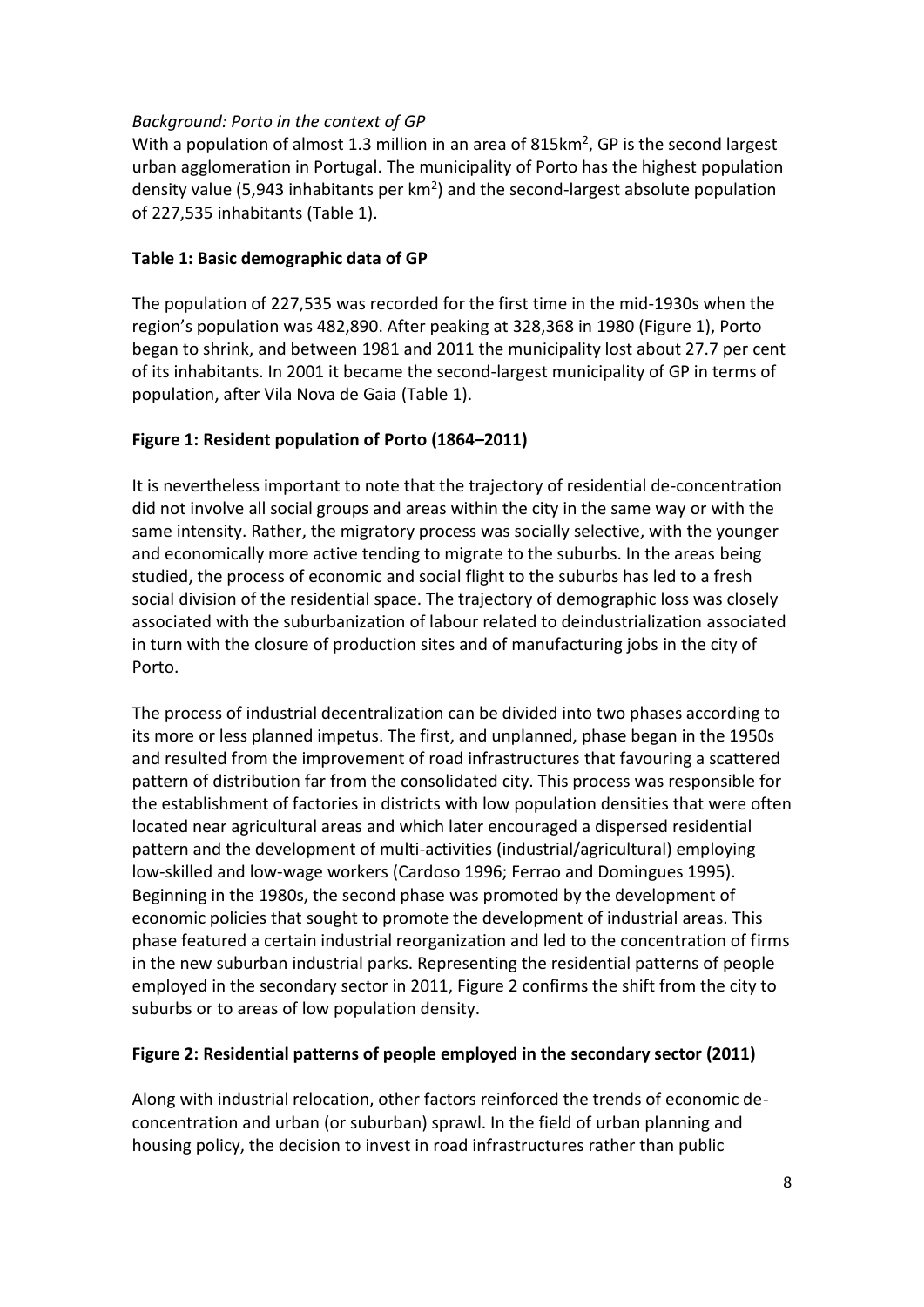transport gave rise to areas of urbanization and construction in the suburbs and to the development of large-scale shopping centres with access to new roads. The process of city depopulation to form a discontinuous, polycentric and dispersed metropolitan area had visible impacts on the social recomposition of the population according to such variables as life cycle or age.

Figure 3, which sets out the residential patterns of people aged 65 and over, shows an intense demographic aging in the central municipality. Thus we see that the more recently built suburban areas contain a younger and more active population, while the central part of GP shows a higher percentage of single occupancy and of elderly people (equivalent to around 22-30 per cent of the total population).

## **Figure 3: Residential patterns of people of 65 years and over**

Table 2 shows the high purchasing power per capita of Porto inhabitants, which is around double that of the rest of the northern region and of Portugal as a whole. It also shows a higher level of people dependent on social security benefits such as the minimum income (rendimento social de inserção). Recent studies have demonstrated the high and persistent unemployment levels of the central and eastern part of Porto and the great inequality and wage disparity that exists (Alves 2012).

## **Table 2: Purchasing power and social protection (2012)**

There is enough statistical evidence showing high levels of socio-economic inequality in Porto and, owing to the suburbanization process, increased socio-spatial segregation along socio-economic and demographic lines.

Another important proxy for income distribution is education levels. It is worth recalling statistical data on income is not available at the ward level in Portugal. Figure 4 shows the residential pattern of people with university degrees. The map shows a higher concentration of residents with higher qualifications in the western part of Porto while the suburban municipalities (Valongo and Gondomar) have higher concentrations of those with the lowest education levels.

## **Figure 4: Residential patterns of people with university degrees (2011)**

This section has sought to show the effects of the recent social and economic transformation of Porto on increased socio-economic inequality and spatial polarization, in which the issues of ageing and the concentration of disadvantaged groups are crucial.

On a more detailed scale, the 'social-spatial divide' hypothesis will be tested below by using 2011 census data at a ward level and variables related to population and housing. The research focusing upon analyses of maps also includes a more systematic comparison of three areas, varied both in their geographical location in the city and in their social and housing structures.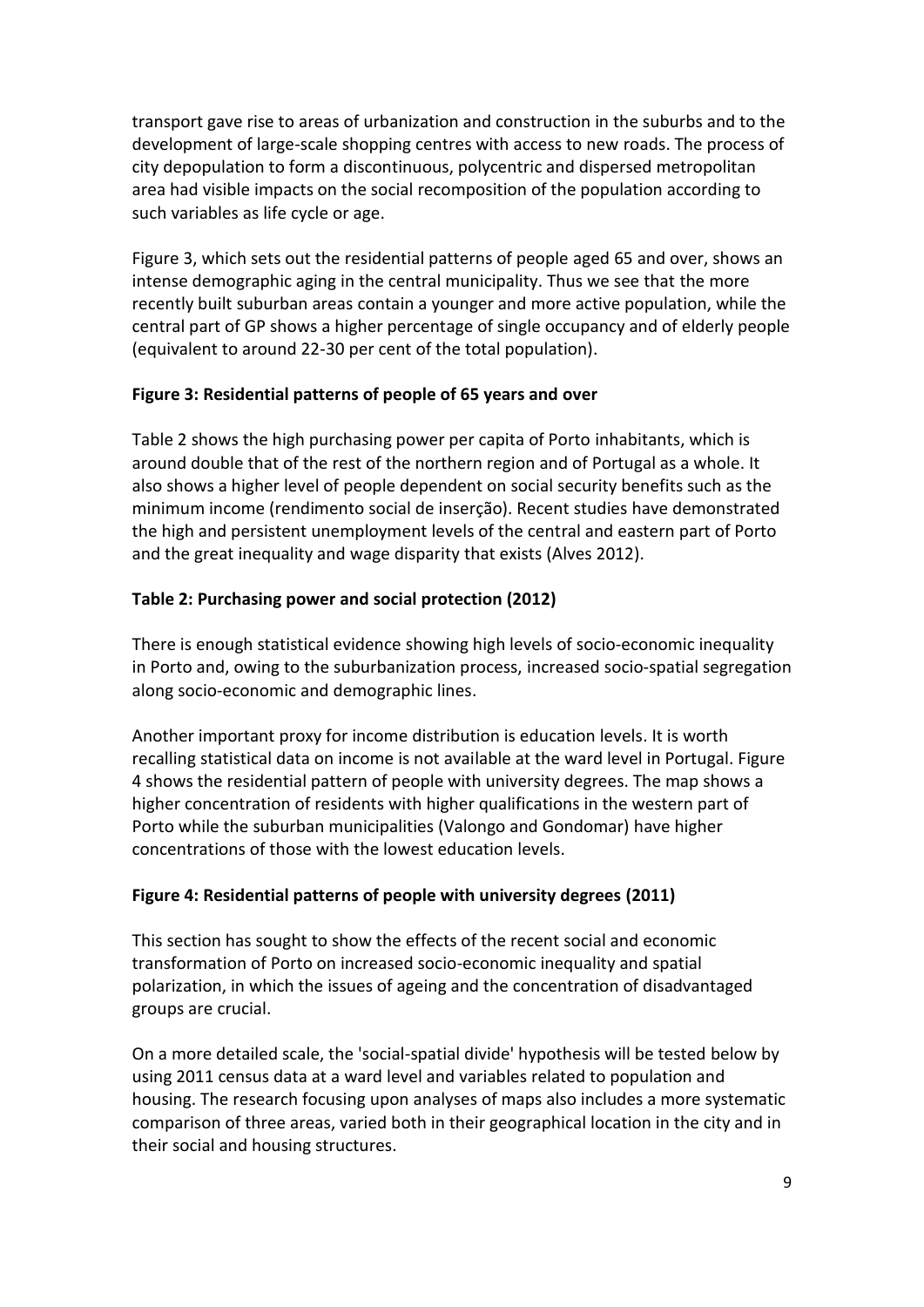#### **A closer focus**

By using statistical indicators on population and housing, the hypothesis of spatial polarization at an intra-urban level is tested. This is done by looking at the residential patterns of various social groups and at housing characteristics, such as spatial distribution by tenure, price and quality.

The research includes a comparison of three areas in the city: the sea front (Nevogilde and Foz do Douro) with 16,000 inhabitants and around 6,460 houses; the historical centre (Miragaia, Vitória, S. Nicolau e Sé) with 9,300 inhabitants and 4,406 houses; and Campanhã in the eastern part of the city, with a total population of 32,700 inhabitants and 12,763 houses (Instituto Nacional de Estatística 2011). These areas are identified in Figure 5 by A, B and C, respectively.

### **Figure 5: Location of the three areas within Porto**

The choice of these areas was guided by the search for territories characterized by a distinct history and geographical location, as well by signs of internal homogeneity versus strong disparity between them. One of the elements shaping the selection was consideration of their housing tenure, justifying the selection of the western sea front dominated by housing ownership versus the central and eastern part where there is over-representation of the private and public rental sectors, respectively.

Several publications in the fields of history, geography, urban planning and sociology describe the long process of structuration in these areas, with this article seeking to emphasize some key facts related to this structuration.

Foz do Douro began as a small fishing community which, before the expansion of the city at the beginning of the twentieth century, was considered to be relatively far away. With the trend of bathing for health reasons, by the end of the nineteenth century this area became the city's first seaside resort. In the 1930s, the development of public transport and the completion of several infrastructural works, such as the construction of new streets, parks and pedestrian pathways, increased the number of upper-middle-class residents in the area. Several decisions subsequently enhanced the interests of the most privileged social strata, such as the establishment of low-density residential developments for the affluent and the non-approval of social or other types of affordable housing in the area. In recent decades, through the price mechanism and land speculation, market forces have transformed this into an exclusive high-income area.

The problem of urban decline in the historic centre of Porto has been severe and related to a set of heterogeneous and interacting factors such as suburban sprawl, the freezing of rents that deprived landlords of the incentive to maintain and renovate properties, the flight of the more affluent strata, the arrival of poor and unskilled workers and so forth (Alves 2010). Efforts at slum clearance and physical renewal remained insufficient in the face of limited funding and the intensity and extent of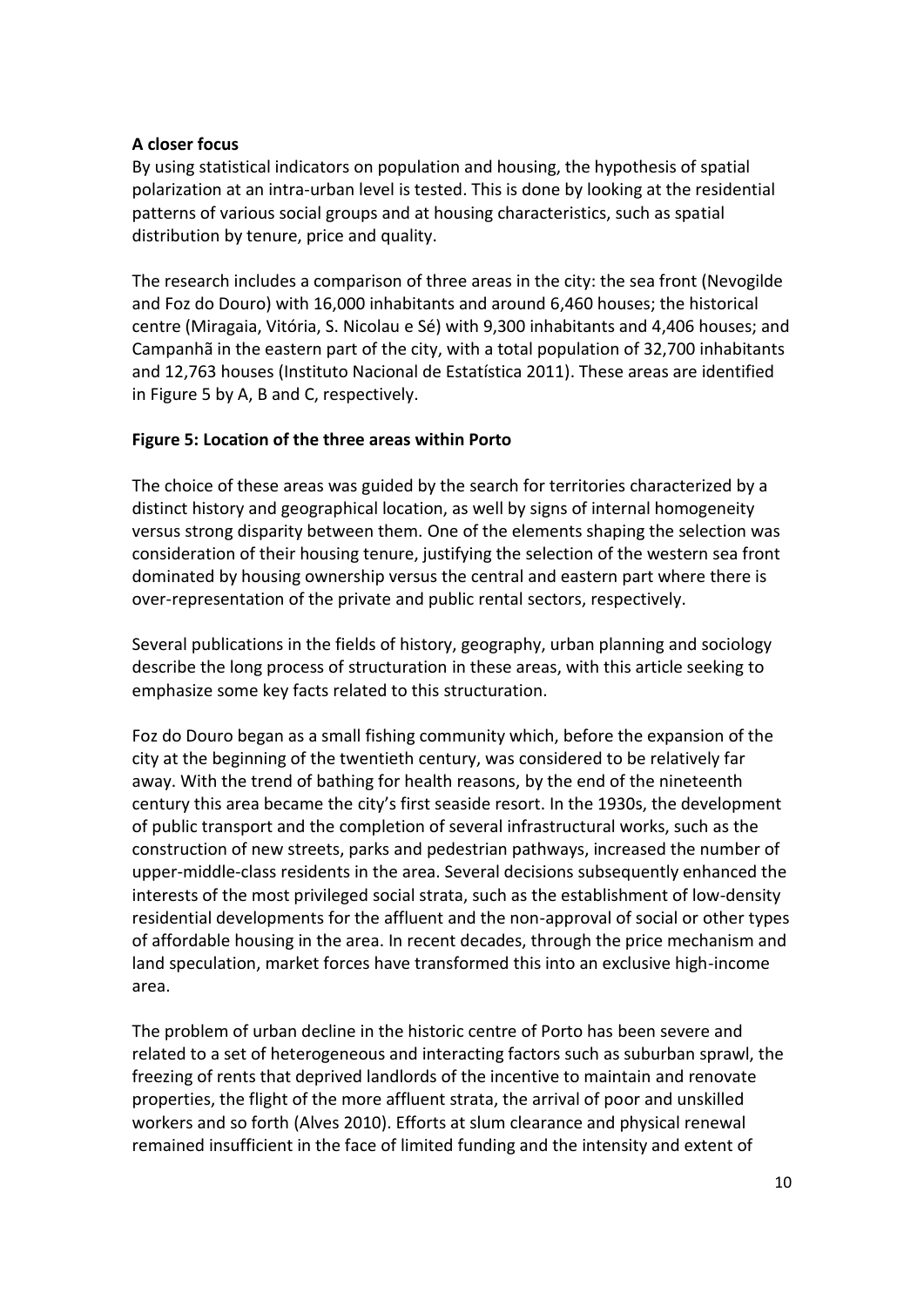housing deterioration. Over the years, the public authorities developed a process of 'planned shrinkage', to use an expression coined by Bernt et al. (2014, 10), through the displacement of residents away from the centre to suburban housing estates, which deepened the process of demographic decline of the city centre and favoured a process of intense land speculation.

The development of Campanhã was inseparable from the railway that attracted factories and rural workers to this area. The period of greatest prosperity occurred in the late-nineteenth and early decades of the twentieth century as a result of the opening of factories and private-sector housing construction for a mainly poor working-class population. In the 1960s and 1970s the municipality built a number of large housing estates that greatly increased the resident population and increased the proportion of low-income groups and ethnic communities experiencing economic difficulties (Alves 2010; 2012). 4

According to the statistical data, the average monthly rents of conventional dwellings in Campanhã in 2001 was equivalent to 55 euros, roughly one-quarter of the rents in the western part of the city and slightly less than those of the historic centre. One of the factors explaining this low average monthly rent is the high concentration of social housing in this area. Out of a total of 7,200 rented houses, 2,500 are social housing, equivalent to about one-third of the total rented accommodation (Instituto Nacional de Estatística 2011).

#### *Housing structure*

**.** 

The costs of housing, the spatial distribution of different housing tenures and their quality help explain the residential distribution of various social groups across the city. Figure 6 shows the distribution of conventional dwellings by owner-occupiers and tenants in Portugal generally in 1981, 2001 and 2011 in GP and in Porto. The graphs show the increasing value of owner-occupation in Portugal and in GP, while in Porto, as a legacy of state intervention, there is a more balanced structure of housing, consisting of 51 per cent owner-occupation and 49 per cent rented, of which about 20 per cent is social housing.

### **Figure 6: Distribution of conventional dwellings by owner-occupiers and tenants in Portugal (1981, 2001 and 2011)**

The balance observed in terms of housing tenures at the municipal level has no correspondence at the intra-urban level: that is, the seafront has been largely taken up by owner-occupiers, while the historical centre and Campanhã are mostly occupied by

<sup>4</sup> According to official data, of a total of 12,500 people living in the 3,700 council housing units, about 30 per cent of the workforce was unemployed in 2001. Even before the rise of unemployment in 2008, the poverty risk rate was already 43 per cent in the social estates of Campanhã, which means that almost half the residents were already living on an income that was below the poverty line (Instituto Nacional de Estatística 2001).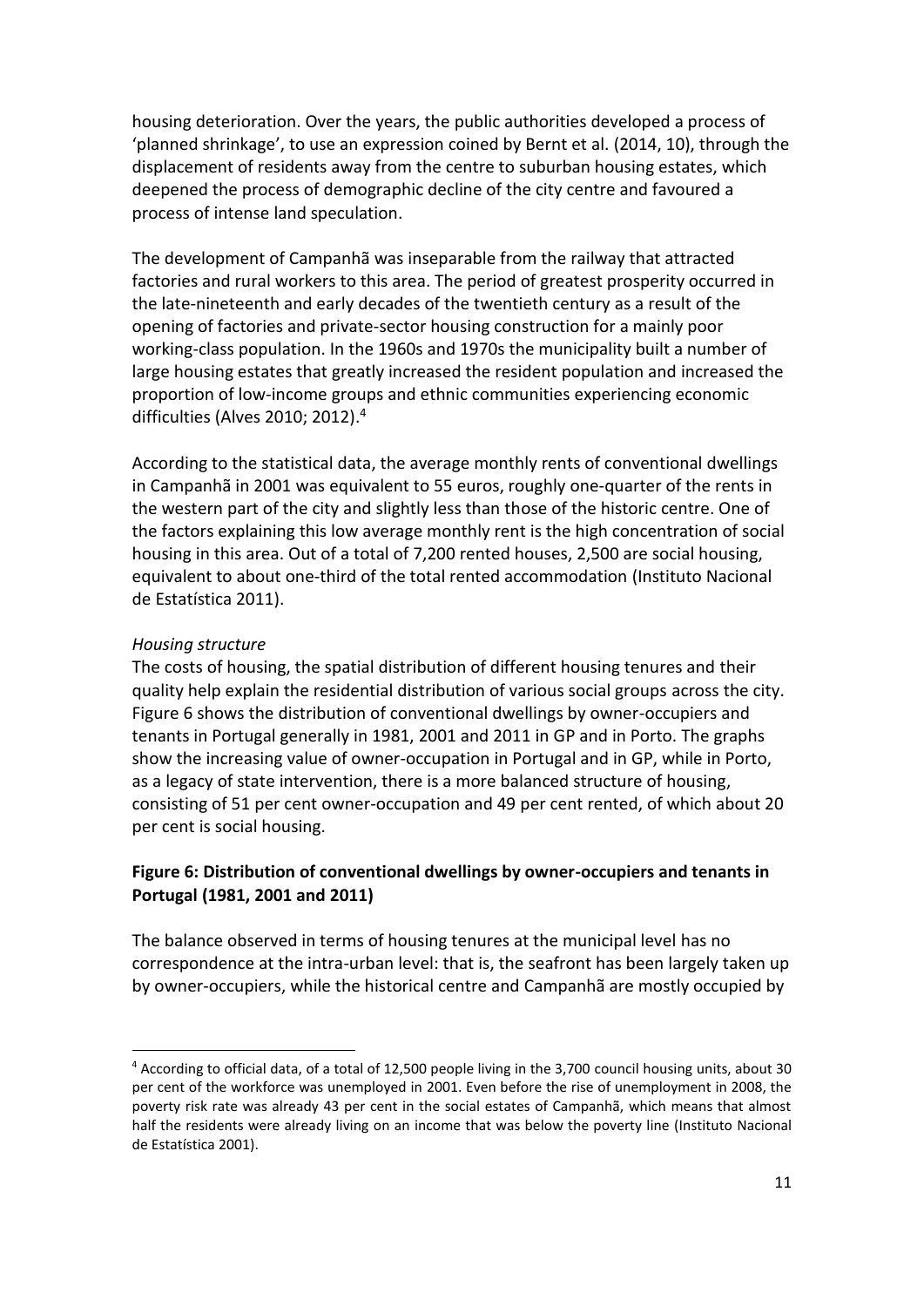tenants. However, there are further differences, including age, average rents values and vacant buildings.

Figure 7 shows the distribution of rents in the three areas being studied. Reduced rents in Campanhã can be explained mainly by the over-representation of social housing in this area, since the average value of the rents for social housing is around €58 per month (Instituto Nacional de Estatística 2012).

The low rents in the areas with a higher proportion of older buildings is related to decision to freeze rents over several decades. First, during the dictatorship in the 1940s when the regime sought to prevent fluidity of social protest, and then in 1974 following the democratic revolution and a period of great social unrest and agitation around the right to housing. Low public and private sector rents led to the disinvestment, degradation and consequent impoverishment of buildings (Branco and Alves 2015).

## **Figure 7: Distribution of rents in the study areas**

Figure 8 shows the relationship between the rate of population change and the proportion of vacant *versus* occupied dwellings, while Figure 9 shows the housing distribution by construction date. The figures reveal that those areas with more recessive demographic dynamics, older buildings and lower rents have a higher proportion of vacant accommodation, which is related directly with building dereliction.

# **Figure 8: Relationship between rate of population change and proportion of vacant housing (2011)**

## **Figure 9: Distribution of housing by construction date**

#### *Social structure*

An important strand in the analysis of social inequality is examination of the social and spatial distribution of social classes according to their educational levels and occupational structure. This is because these variables express an unequal possession of cultural and economic resources, a disparity that influences power and opportunity and 'conditions of life, social processes and situations, attributes, leaderships and social practices' (Carmo and Nunes 2013, 376).

In the previous section, the residential patterns of university-educated people in GP (Figure 4) were examined. Now we focus on the educational profile and the occupational structure of the economically-active population in the three selected areas. Since occupation and income are strongly correlated in Portugal, with the occupation structure determining income structure in the paid labour market (the higher the job on the occupational ladder, the higher the income, with managers and professionals earning the most), this provides a valid methodology for testing the hypothesis of a polarized residential structure. Furthermore, the more socially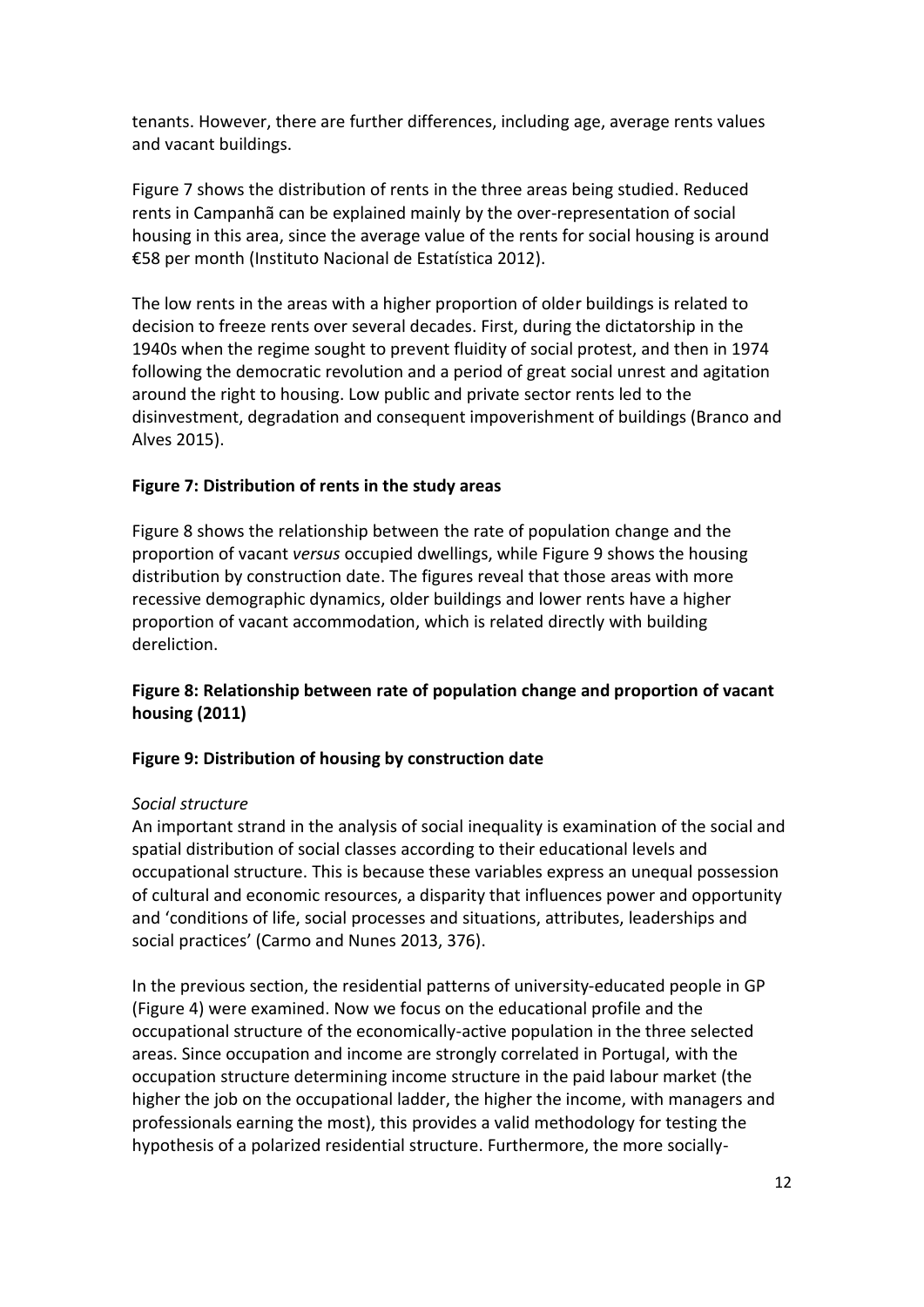polarized each area is, the greater the levels of segregation will be between higher professional status and low status socio-economic groups (unskilled workers).

Table 3 shows that while the western part of Porto contains the highest share of population with completed tertiary education, equivalent to 51 per cent in Nevogilde and 42 per cent in Foz do Douro, the historic centre and Campanhã are characterized by the lowest shares, with 7 and 9 per cent, respectively, showing a clear socioeconomic residential sorting based on income.

### **Table 3: Educational level attained**

Table 4 shows the structure of the economically-active population according to standardized socio-economic categories (Instituto Nacional de Estatística 2011). The percentage was calculated by column to show the socio-professional structure of each parish. The results show dissimilar spatial distributions of socio-professional categories across areas. In Campanhã and the historic centre there is a concentration of semi- and unskilled manual workers with a reduced level of professional skills and lower wages. It is worth noting that in the case of the historic centre this concentration complements the aforementioned concentration of elderly, who are dependent upon ungenerous state pensions.

### **Table 4: Resident population by socio-economic group**

# **Figure 10: Distribution of socio-economic groups located at the top of the professional pyramid (1991–2011)**

The results show a marked decline in jobs related to a Fordist economy and the growth of the tertiary sector (which in Porto accounts for 85.4 per cent of total employment) that was not accompanied by a rise in qualifications, particularly in the central and eastern parts of the city that are characterized by unskilled occupations and low wages. Conversely, in Foz do Douro and Nevogilde the concentration of socioeconomic groups located at the top of the professional pyramid is greater and has increased. The higher income professional groups, such as company directors and managers, tend to exhibit the highest level of segregation in the western part of the city. The spatial redistribution of population and economic activities has reinforced a process of residential segregation between these three different parts of Porto.

The results show the growth of highly-skilled and well-paid jobs in the western part of Porto, as opposed to unskilled and low-paid jobs in the central and eastern parts of the city. Hence, the results show that the socio-economic inequality at city level is reinforced by an increasing separation of social classes across geographical space, with the residential structures marked by sharp socio-spatial divisions (based upon income, occupation etc.) at the intra urban level. On this issue, it is worth recalling that increasing urban socio-spatial inequality is a major source of vulnerability in contemporary societies. As Taşan-Kok and Stead explain: 'segregated communities have less chance to co-operate and co-ordinate actions when needed. Socio-spatial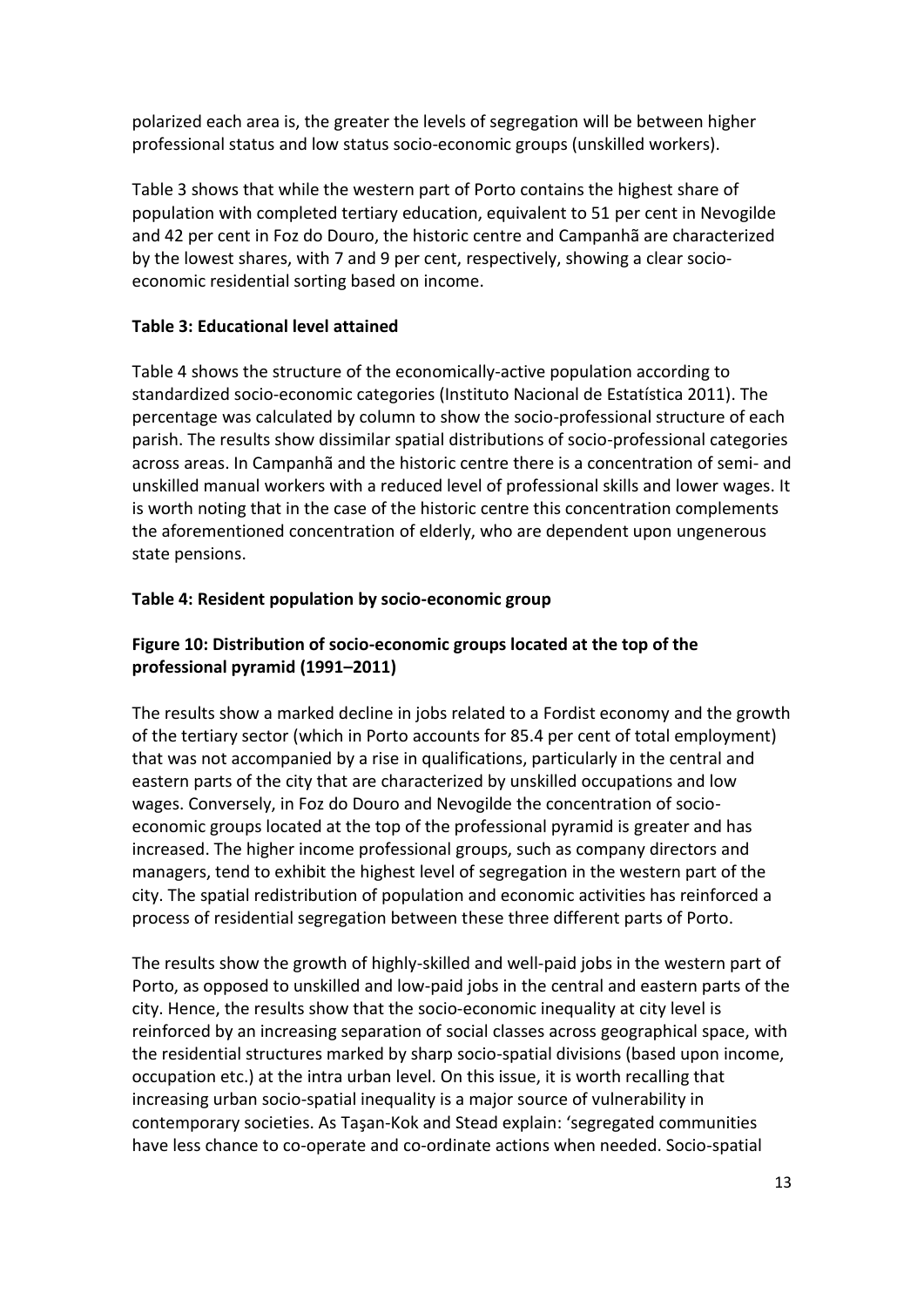segregation also limits the democratic participation of diverse groups in common actions and negatively affects learning process of adaptation' (Taşan-Kok and Stead 2013, 72). Increases in socio-spatial inequality can both reinforce processes of economic inequality and lead to a reduction in social cohesion that can threaten society as a whole.

#### **Conclusion**

This article sprang from the conviction the social sciences have witnessed a spatial turn that has allowed a better understanding of the multifaceted connections between social and spatial relations and reviews literature that focuses attention on the complex spatial relationship that constitutes social inequality on several scales, including the national and urban scales.

In respect of the empirical element, after considering the high levels of inequality in crucial domains of Portuguese society, such as education and income (Alves 2015b; Costa 2012), the article asks whether this high level of socio-economic inequality has translated into an unequal urban structure at the local level, and the ways in which this has created further social and spatial inequalities in the urban context.

The article develops a methodology for investigating the relationship between social and spatial inequality in Porto by using an empirical approach that attempts to provide valuable insights into the debate on economic inequality as reflected in patterns of social class division in the residential space, and how the latter may create further social polarization.

The results confirm the initial hypotheses of increasing socio-spatial inequality in Porto, in a context in which public policies are not geared towards the goal of mitigating socio-economic disparities, but which are rather shaped by consolidated economic disparities in the volume and the composition of capital (Bourdieu 1997).

Considering that the structure of welfare state and public policies produces outcomes that are increasingly characterized by the division or separation of social classes across Porto (with high-income categories increasingly isolated in the western part of the city), at this point I claim, after Harvey (2003), that 'the right to the city' should not be understood merely as the right of access to what already exists, but the right to remake the city by creating a qualitatively different kind of urban sociality (Harvey 2003, 939), and this process should not be based upon what property speculators and neoliberal state planners define, but upon the active right to make a different city, shaped according to the values of social justice and inclusiveness (Harvey 2003, 941).

#### **References**

Alves, S. 2010. "O Social, o Espacial e o Político na Pobreza e na Exclusão: Avaliação de Iniciativas de Regeneração de Áreas Urbanas 'Em Risco' Na Cidade Do Porto / The Social, the Spatial and the Politics of Poverta and Exclusion: Assessment of the Regeneration of 'at R." ISCTE, Instituto Universitário de Lisboa.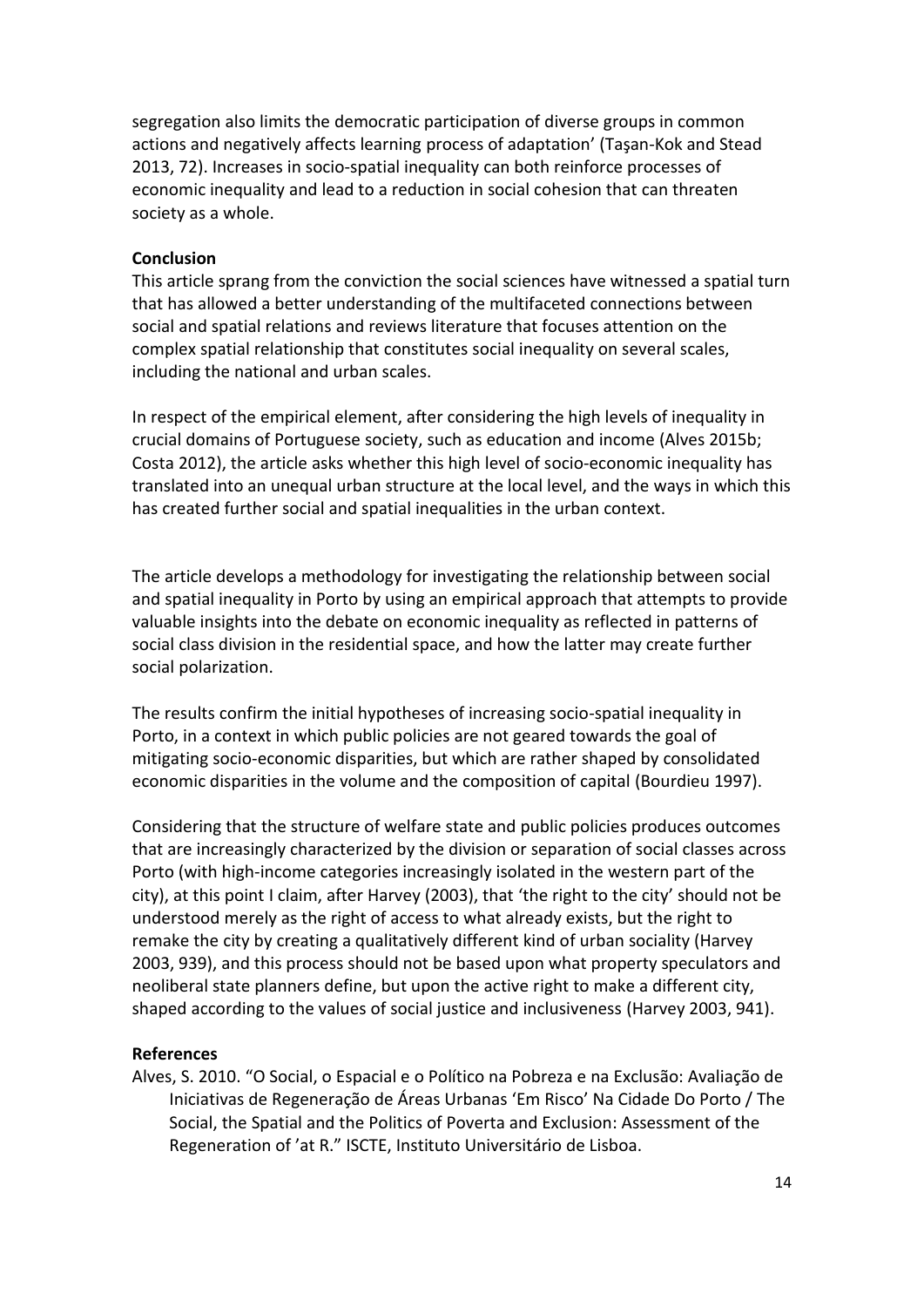- Alves, S. 2012. "The Patterns of Unemployment and the Geography of Social Housing." In *Proceedings of World Academy of Science, Engineering and Technology*, 759– 767. Çanakkale: World Academy of Science, Engineering and Technology (WASET). http://search.proquest.com/openview/39a101e7393c873c95388c066ec4fdf6/1?p q-origsite=gscholar.
- Alves, S. 2015a. "O Mix Social No Âmbito Das Políticas de Habitação E de Regeneração Urbana: Uma Análise Comparada Internacional / The Social Mix in the Framework of Housing Policy and Urban Regeneration: A Comparative Analysis." In *Ambiente, Território E Sociedade: Novas Agendas de Investigação / Environment, Territory and Society: New Research Agendas*, edited by J. Ferrão and A. Horta, 165–172. Lisbon: Imprensa de Ciências Sociais.
- Alves, S. 2015b. "Welfare State Changes and Outcomes: The Cases of Portugal and Denmark from a Comparative Perspective." *Social Policy & Administration* 49 (1): 1–23.
- Alves, S. 2016. "Assessing the Impact of Area-Based Initiatives in Deprived Neighbourhoods: The Example of S. João de Deus in Porto, Portugal." *Journal of Urban Affairs*, Forthcoming.
- Andersen, H. T., and R. van Kempen. 2003. "New Trends in Urban Policies in Europe: Evidence from the Netherlands and Denmark." *Cities* 20 (2): 77–86.
- Arapoglou, V. P. 2012. "Diversity, Inequality and Urban Change." *European Urban and Regional Studies* 19 (3): 223–237.
- Ascher, F. 2010. *Novos Princípios Do Urbanismo Seguido de Novos Compromissos Urbanos: Um Léxico / New Principles of Urbanism Followed by New Urban Agreements: A Lexicon*. Lisbon: Horizonte.
- Bernt, M., A. Haase, K. Großmann, M. Cocks, C. Couch, C. Cortese, and R. Krzysztofik. 2014. "How Does(n't) Urban Shrinkage Get onto the Agenda? Experiences from Leipzig, Liverpool, Genoa and Bytom." *International Journal of Urban and Regional Research* 38 (5): 1749–1766.
- Borch, C. 2002. "Interview with Edward W. Soja: Thirdspace, Postmetropolis, and Social Theory." *Distinktion: Scandinavian Journal of Social Theory* 3 (1): 113–120.
- Bourdieu, P. 1997. *Razões Práticas: Sobre a Teoria Da Acção / Practical Reason: On the Theory of Action*. Oeiras: Celta.
- Bourdieu, P. 1999. "Site Effects." In *The Weight of the World: Social Suffering in Contemporary Society*, edited by P. Bourdieu, 123–129. Cambridge: Polity.
- Branco, R., and S. Alves. 2015. "Affordable Housing and Urban Regeneration in Portugal: A Troubled Tryst?" In *European Network for Housing Research*. ISCTE, Instituto Universitário de Lisboa, 28 June-1 July.
- Cardoso, A. 1996. *Do Desenvolvimento Do Planeamento Ao Planeamento Do Desenvolvimento / From the Development of Planning to the Planning of Development*. Porto: Afrontamento.
- Carmo, R. M., ed. 2010. *Desigualdades Sociais 2010: Estudos E Indicadores / Social Inequalities 2010: Studies and Indicators*. Lisbon: Mundos Sociais.
- Carmo, R. M., and M. Carvalho. 2013. "Multiple Disparities: Earning Inequalities in Lisbon." *Landscape and Geodiversity: Studies of Integrated Geography*, no. 1: 36– 45. http://geoland.spiruharet.ro/upload/I1\_a3\_carmo.pdf.
- Carmo, R. M., and N. Nunes. 2013. "Class and Social Capital in Europe." *European*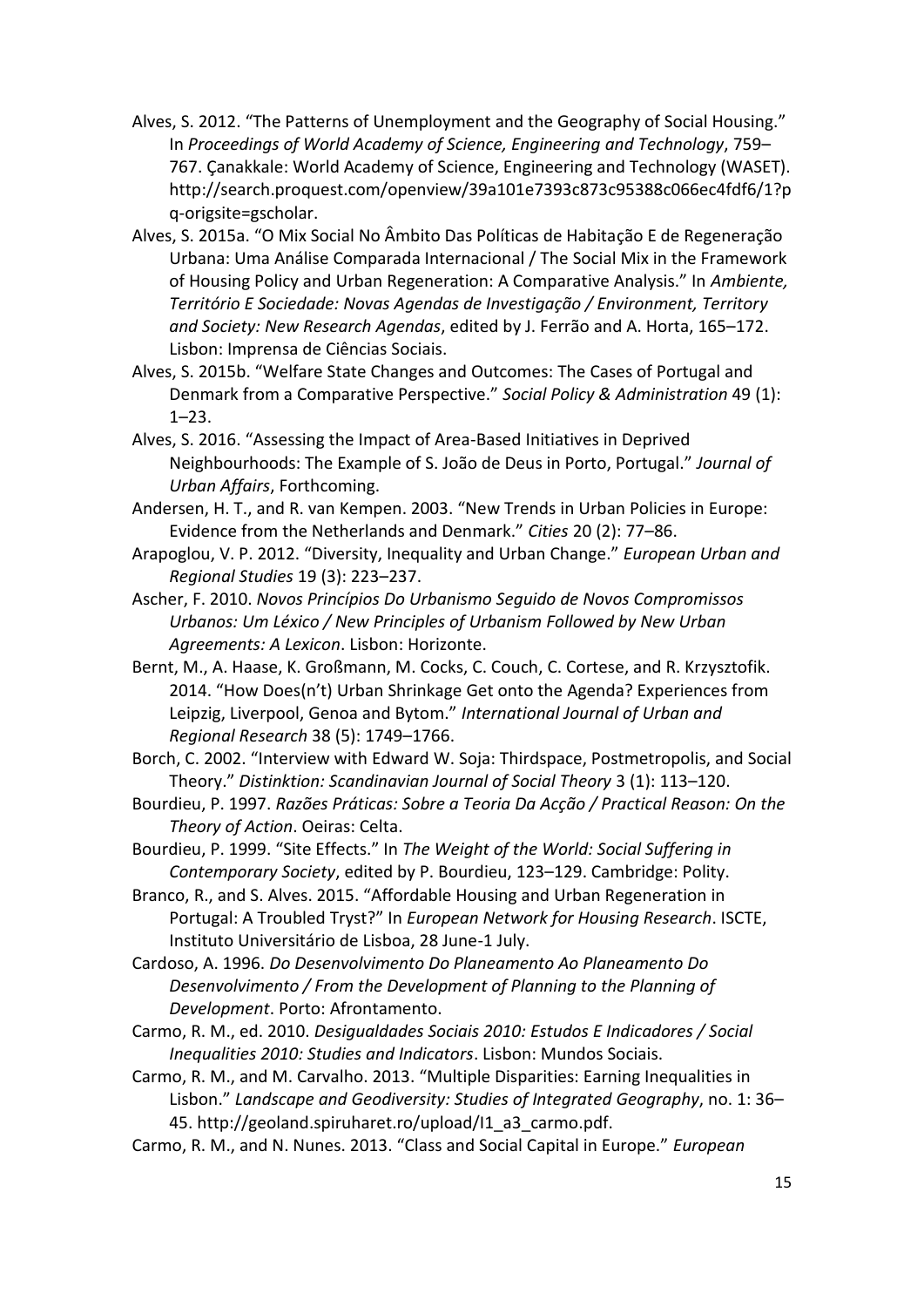*Societies* 15 (3): 373–387.

- Costa, A. F. da. 2012. *Desigualdades Sociais E Contemporâneas / Social and Contemporary Inequalities*. Lisbon: Mundos Sociais.
- Costa, A. F. da, and R. M. Carmo. 2015. "Introdução: Desigualdades, Liberdade E Políticas / Introduction: Inequalities, Freedom and Policies." In *Desigualdades Em Questão: Análises E Problemáticas / Inequalities in Question: Analyses and Issues*, edited by R. M. Carmo and A. F. da Costa, 1–6. Lisbon: Mundos Sociais.
- Esping-Andersen, G. 1999. *Social Foundations of Postindustrial Economies*. Oxford: Oxford University Press.
- Estanque, E. 2009. "Diferenças Sociais de Classe E Conflitualidade Social / Social Differences of Class and Conflict." In *Portugal Intercultural: Razão E Projecto / Intercultural Portugal: Reason and Project*, edited by M. Lages and A. T. Matos, 123–176. Lisbon: CEPCEP-Universidade Católica Portuguesa/ ACIDI - Alto Comissariado para a Integração e Desenvolvimento Intercultural.
- Fainstein, S. S. 2014. "The Just City." *International Journal of Urban Sciences* 18 (1): 1– 18.
- Ferrao, J., and A. Domingues. 1995. "Portugal: The Territorial Foundations of a Vulnerable Tertiarisation Process." *Progress in Planning* 43 (2-3): 241–260.
- Gans, H. J. 2002. "The Sociology of Space: A Use-Centered View." *City and Community* 1 (4): 329–339.
- Gent, W. van, and S. Musterd. 2016. "Unintended Effects of Urban and Housing Policies on Integration: 'White' Discontent in the Dutch City." *Geography Research Forum* 33 (0): 64–90.
- Giddens, A. 2000. *Dualidade Da Estrutura / Duality of Structure*. Oeiras: Celta.

Harvey, D. 2003. "The Right to the City." *International Journal of Urban and Regional Research* 27 (4): 939–941.

- Immerfall, S., and G. Therborn, eds. 2009. *Handbook of European Societies*. New York, NY: Springer.
- Instituto Nacional de Estatística. 2001. "Estatística Portugal / Portugal Statistics." https://www.ine.pt/xportal/xmain?xpgid=ine\_main&xpid=INE.
- Instituto Nacional de Estatística. 2011. "Estatística Portugal / Portugal Statistics." https://www.ine.pt/xportal/xmain?xpgid=ine\_main&xpid=INE.
- Instituto Nacional de Estatística. 2012. "Estatística Portugal / Portugal Statistics." https://www.ine.pt/xportal/xmain?xpgid=ine\_main&xpid=INE.
- Johnston, R. 2003. "Geography and the Social Science Tradition." In *Key Concepts in Geography*, edited by L. Holloway, S. Rice, and G. Valentine, 51–70. London: Sage.
- Kesteloot, C. 1994. "Three Levels of Socio-Spatial Polarization in Brussels." *Built Environment* 20 (3): 204–217.
- Kim, C. 2010. "Social Production of Space." In *Encyclopedia of Urban Studies*, edited by R. Hutchison. London: Sage.
- Knox, P., and S. Pinch. 2014. *Urban Social Geography*. 6th ed. Abington: Taylor & Francis.
- Lambert, P., R. Cormelly, R. Blackurn, and V. Gayle, eds. 2012. *Social Stratification: Trends and Processes*. London: Routledge.
- Le Galès, P., and G. Therborn. 2009. "Cities." In *Handbook of European Societies: Social Transformations in the 21st Century*, edited by S. Immerfall and G. Therborn, 59–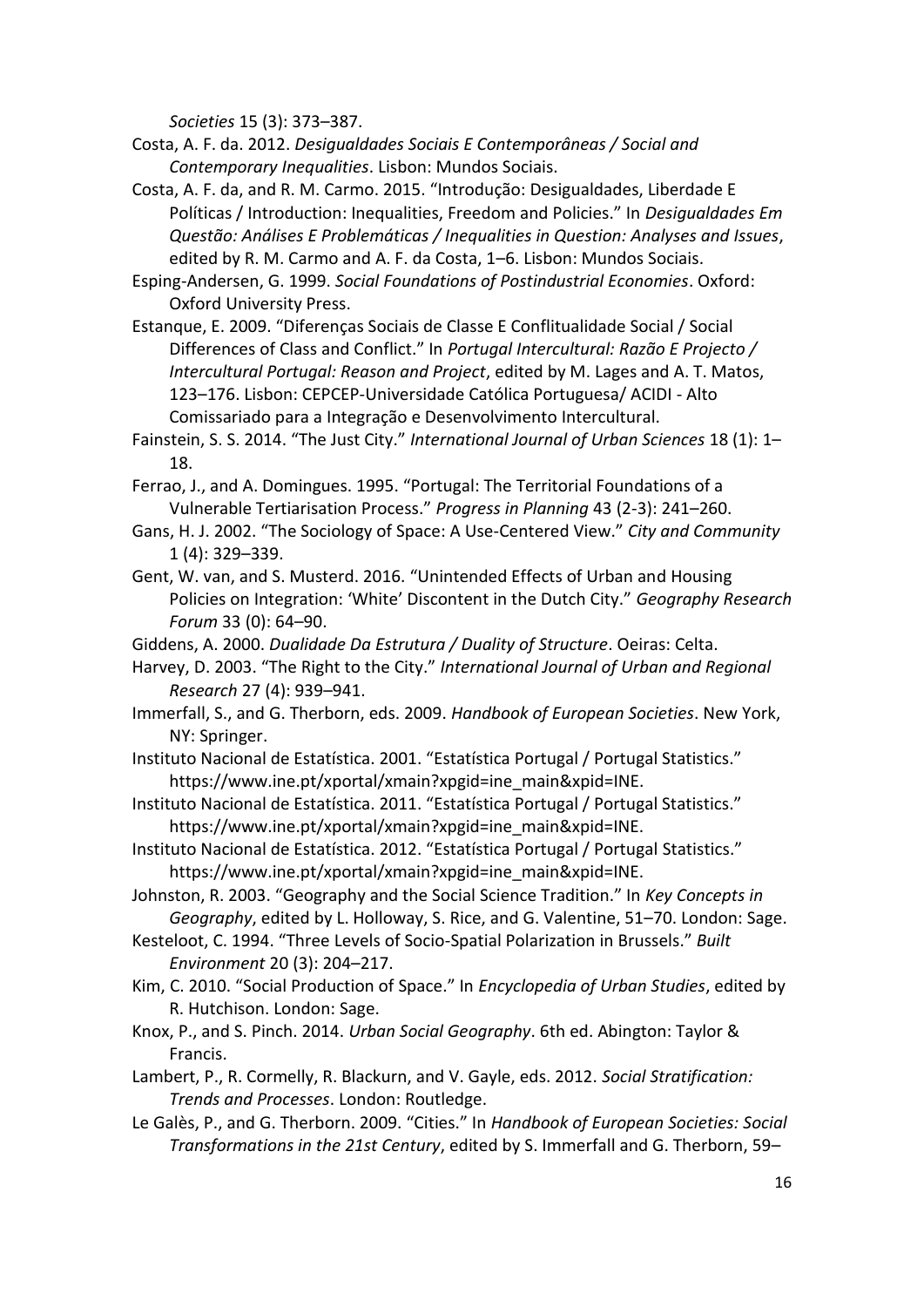89. New York, NY: Springer.

- Leal, J., and D. Sorando. 2016. "Economic Crisis, Social Change and Segregation Processes in Madrid." In *Socio-Economic Segregation in European Capital Cities: East Meets West*, edited by T. Tammaru, S. Marcinczak, M. van Ham, and S. Musterd, 214–237. Abingdon: Routledge.
- Lobao, L., G. Hooks, and A. Tickamyer. 2007. *The Sociology of Spatial Inequality*. Albany, NY: State University of New York Press.
- Malheiros, J. M., and F. Vala. 2004. "Immigration and City Change: The Lisbon Metropolis at the Turn of the Twentieth Century." *Journal of Ethnic and Migration Studies* 30 (6): 1065–1086.
- Maloutas, T. 2012. "Introduction: Residential Segregation in Context." In *Residential Segregation in Comparative Perspective: Making Sense of Contextual Diversity*, edited by M. K. Fujita and T. Maloutas, 1–37. Farnham: Ashgate.
- Manderscheid, K. 2009. "Integrating Space and Mobilities into the Analysis of Social Iequality." *Distinktion: Scandinavian Journal of Social Theory* 10 (1): 7–27.
- Musterd, S., and W. Ostendorf. 2012. *Inequalities in European Cities*. Amsterdam: Elsevier.
- Observatório das Desigualdades. 2016. "Observatório Das Desigualdades / Observatory of Inequalities." Accessed March 21. http://observatorio-dasdesigualdades.cies.iscte.pt/index.jsp.
- Oorschot, W van, and E. Finsveen. 2009. "The Welfare State and Social Capital Inequality: An Empirical Exploration Using Longitudinal European/World Values Study Data from 13 Western Welfare States." *European Societies* 11 (2): 189–210.
- Ordóñez, J. C., and J. M. G. Alvarado. 1991. *Geografia de La Pobreza Y La Desigualdad / Geography of Poverty and Inequality*. Madrid: Sintesis.
- Salgueiro, T. B. 2001. *Lisboa, Periferia eCentralidades / Lisbon, Periphery and Centre*. Oeiras: Celta.
- Saunders, P. 1985. "Space, the City and Urban Sociology." In *Social Relations and Spatial Structures\*, edited by D. Gregory and J. Urry, 67–89. London: Macmillan.
- Skop, E. 2006. "Introduction—urban Space: The Shape of Inequality." *Urban Geography* 27 (5): 393–396.
- Slater, T. 2013. "Your Life Chances Affect Where You Live: A Critique of the 'cottage Industry' of Neighbourhood Effects Research." *International Journal of Urban and Regional Research* 37 (2): 367–387.
- Taşan-Kok, T., R. van Kempen, M. Raco, and G. Bolt. 2013. *Divercities: Detailed Research Guidelines*. Delft.
- Taşan-Kok, T., and D. Stead. 2013. "Analysing the Socio-Spatial Vulnerability to Drivers of Globalisation in Lisbon, Oporto, Istanbul, Stockholm and Rotterdam." In *Resilience Thinking in Urban Planning*, edited by A. Eraydin and T. Taşan-Kok, 71– 91. Amsterdam: Springer Netherlands.
- Thrift, N. 2006. "Space." *Theory, Culture & Society* 23 (2-3): 139–146.
- Young, I. M. 1999. "Residential Segregation and Differentiated Citizenship." *Citizenship Studies* 3 (2): 237–252.
- Young, I. M. 2001. "Equality of Whom? Social Groups and Judgments of Injustice." *Journal of Political Philosophy* 9 (1): 1–18.